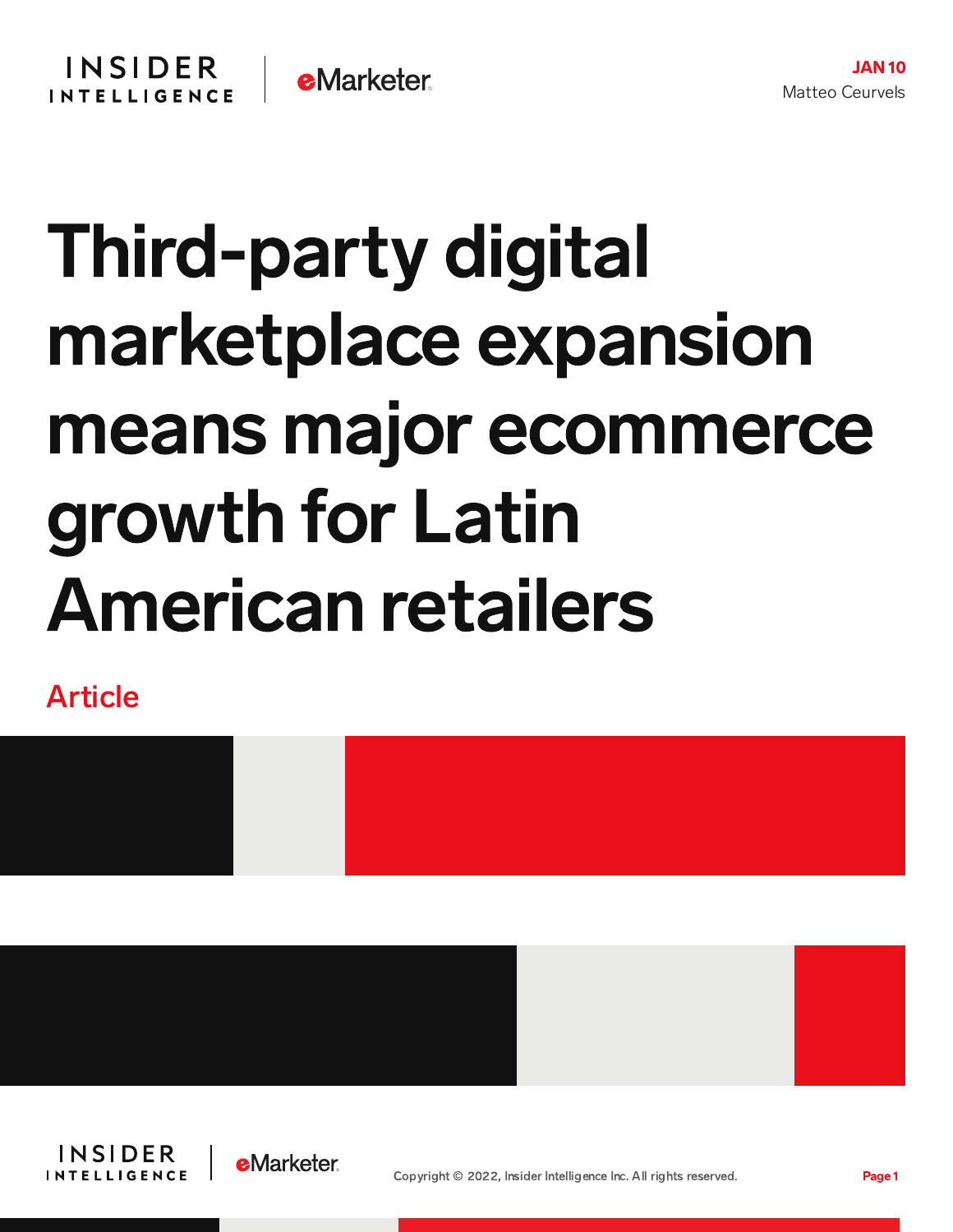Over the past two years, retail ecommerce in Latin America has experienced unprecedented growth. In 2020 alone, sales rose more than 60%, surpassing \$100 billion—three years earlier than we had predicted in our Q4 2019 forecast—due to COVID-19 lockdown measures. Now, although people are returning to physical stores, consumers have fully embraced buying online, paving the way for long-term growth in the region.

## What's driving this growth?

Serving as a sort of "virtual mall," marketplace websites are popular among consumers. For example, more than 7 in 10 respondents ages 16 and older in Brazil indicated that they generally make their digital purchases on [marketplace](https://totalaccess.emarketer.com/Redirectchart?id=277084) websites like Mercado Libre or Americanas S.A., according to a September 2021 Bornlogic and Opinion Box study.

Consumers**'** interest in third-party (3P) marketplaces has become lucrative for retailers**'** bottom lines. Sales on this channel continued to undergo double-digit gains during H1 2021 a continuation of the double- and triple-digit growth experienced at the onset of the pandemic.

| H1 2019-H1 2021<br>billions                           |                     |         | <b>Comparative Estimates: Third-Party Marketplace</b><br>Sales* Among Select Companies in Latin America,                                                                                                                                                                                                                                                             |         |
|-------------------------------------------------------|---------------------|---------|----------------------------------------------------------------------------------------------------------------------------------------------------------------------------------------------------------------------------------------------------------------------------------------------------------------------------------------------------------------------|---------|
| <b>Mercado Libre</b>                                  |                     |         |                                                                                                                                                                                                                                                                                                                                                                      |         |
|                                                       |                     | \$6.49  | \$8.46                                                                                                                                                                                                                                                                                                                                                               |         |
|                                                       |                     |         |                                                                                                                                                                                                                                                                                                                                                                      | \$13.08 |
| Americanas S.A.<br>\$1.27                             | \$2.01              |         |                                                                                                                                                                                                                                                                                                                                                                      |         |
| Magazine Luiza<br>\$0.20<br>\$0.59<br>\$1.05          |                     |         |                                                                                                                                                                                                                                                                                                                                                                      |         |
| Via<br>\$0.13<br>\$0.26<br>\$0.52                     |                     |         |                                                                                                                                                                                                                                                                                                                                                                      |         |
| Falabella<br>\$0.08<br>\$0.27<br>\$0.39               |                     |         |                                                                                                                                                                                                                                                                                                                                                                      |         |
| H <sub>1</sub> 2019                                   | H <sub>1</sub> 2020 | H1 2021 |                                                                                                                                                                                                                                                                                                                                                                      |         |
| rate of US\$1=CLP792.07<br>calculations. Sep 13, 2021 |                     |         | Note: numbers may vary due to rounding; *Mercado Libre's sales figures were reported in<br>USD; sales figures for Americanas S.A., Magazine Luiza, and Via were converted at the<br>exchange rate of US\$1=BRL5.16; sales figures for Falabella were converted at the exchange<br>Source: company financial reports for each company, as noted; Insider Intelligence |         |